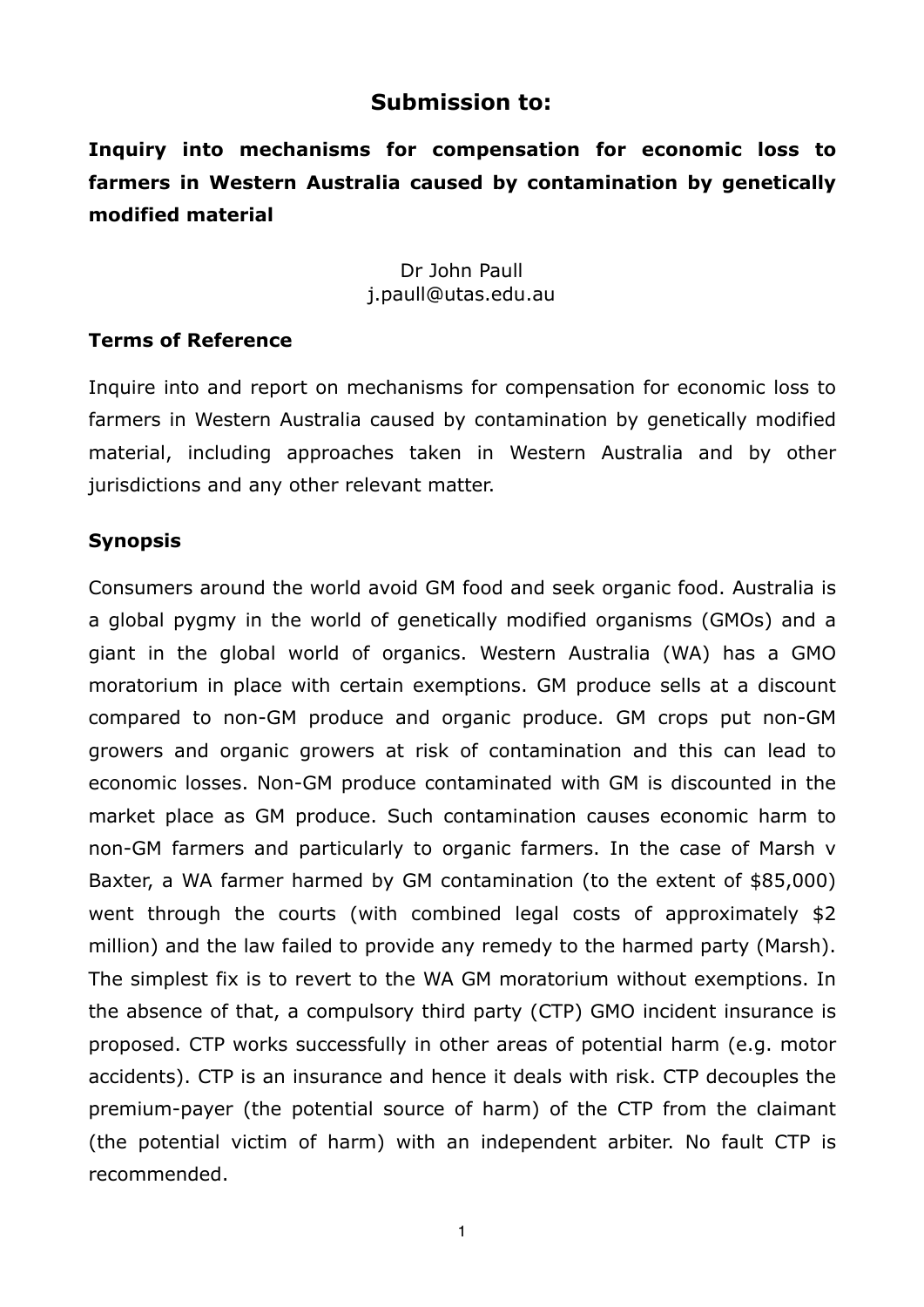## **1 Context**

#### **1.1 Global Consumers Avoid GM**



**Figure 1. The percentage of consumers who rate avoiding GM food as important or very important (GfK, 2017).** 

### **1.2 Global Consumers Seek out Organics**



**Figure 2. The percentage of consumers who rate choosing organic food as important or very important (GfK, 2017).**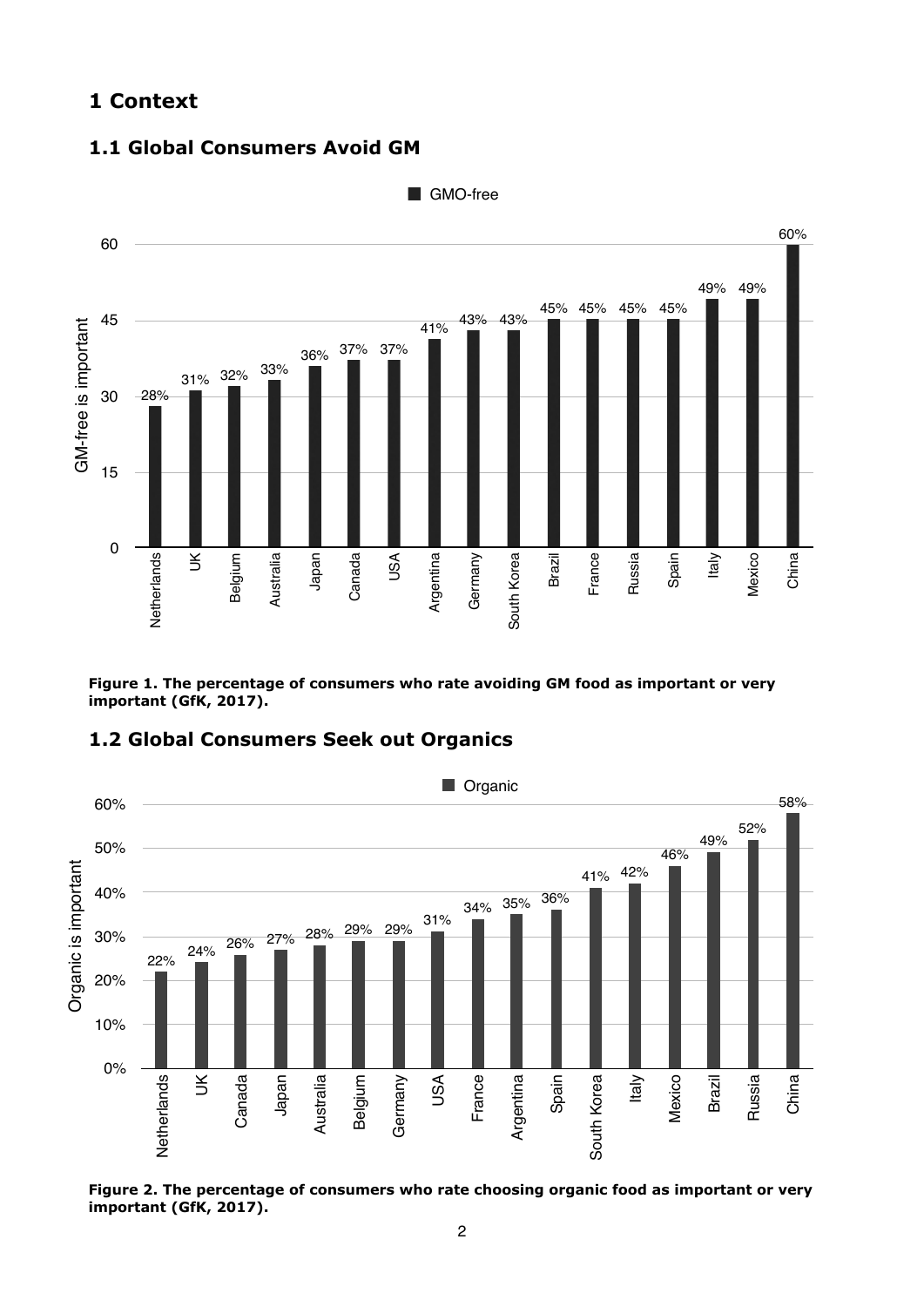**1.3 Australia is a Pygmy in the GM World & a Giant in the Organics World** 



**Figure 3. Australia's share of global GMO hectares is just one half of one percent (ISAAA, 2017).**

Organics (ha) Rest of World 53% Australia 47%

**Figure 4. Australia's share of global certified organic hectares is almost half of the world total (Willer & Lernoud 2018).**

## **1.4 Australia leads the world in Organic Agriculture**



**Figure 5. The Atlas of Organic Agriculture shows Australia as the world leader in certified organic agriculture hectares in this density equalising world map (Paull & Hennig, 2016).**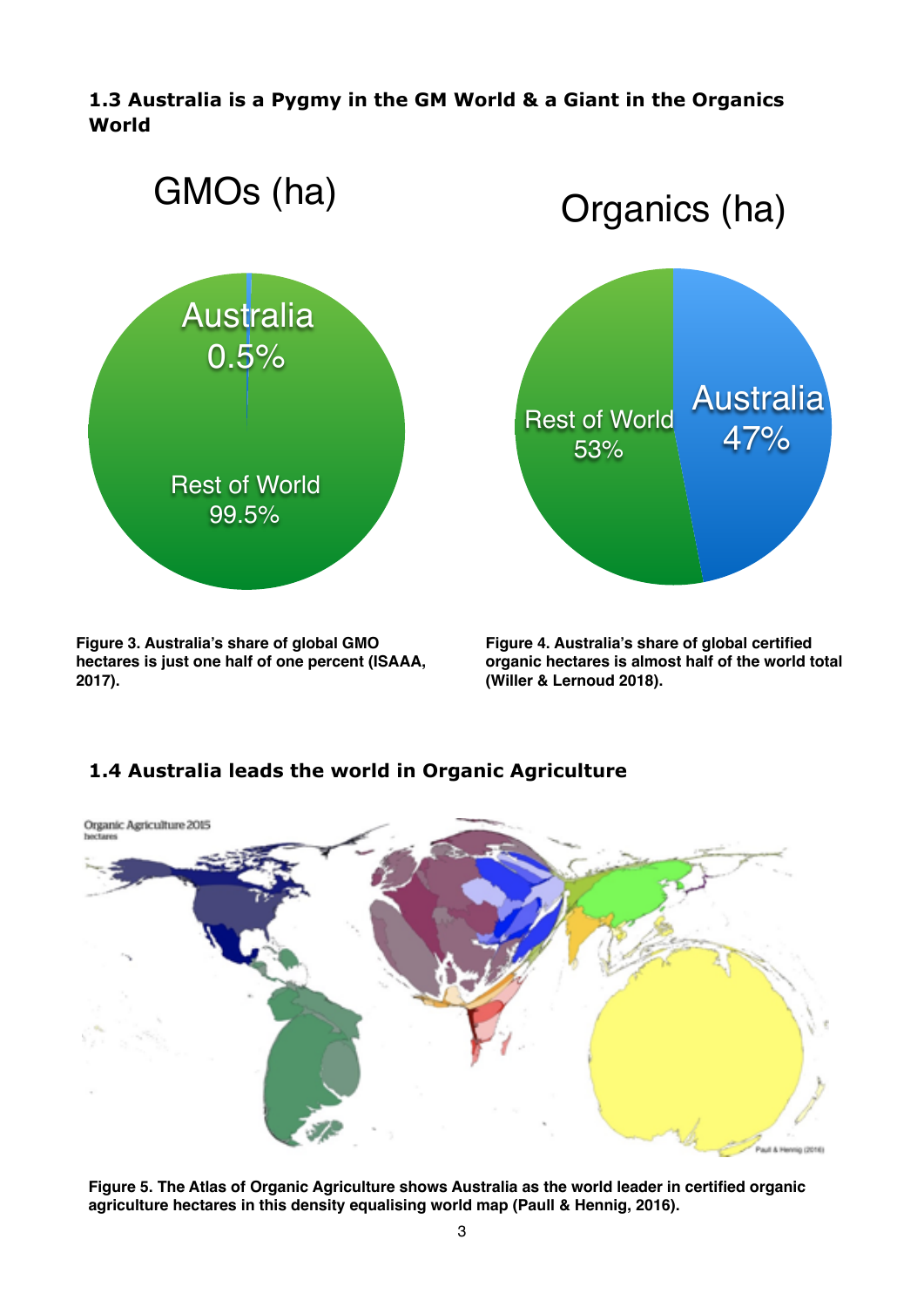#### **1.5 WA GM Moratorium**

In 2003, WA passed the Genetically Modified Crops Free Areas Act 2003. In 2008, WA exempted GM cotton in the Ord River Irrigation Area (ORIA) from the moratorium. In January 2010, WA exempted GM canola from the moratorium. This was despite being aware that "since the advent of GM canola in Canada farmers can no longer grow organic canola in Western Canada" (WADAF, 2010). It was claimed that "common law allows for effective remedies for persons incurring damage from GM crops" (WADAF, 2010, p.3).

The dividend of the exemption of GM canola is that non-GM farmers are harmed when their farms and crops are contaminated by GM canola.

Non-GM canola sells in WA at a premium of 10% over GM canola (Figure 6). This means that when a non-GM harvest is contaminated by GM canola the value of the crop is downgraded by about 10%. This is irrespective of where the contamination occurred - in the field, at harvest, in transport, or at a storage facility.



**Figure 6. In WA, Non-GM canola consistently sells at a premium of 10% above GM canola (CBH Group Daily Contract Prices) (Paull, 2016).**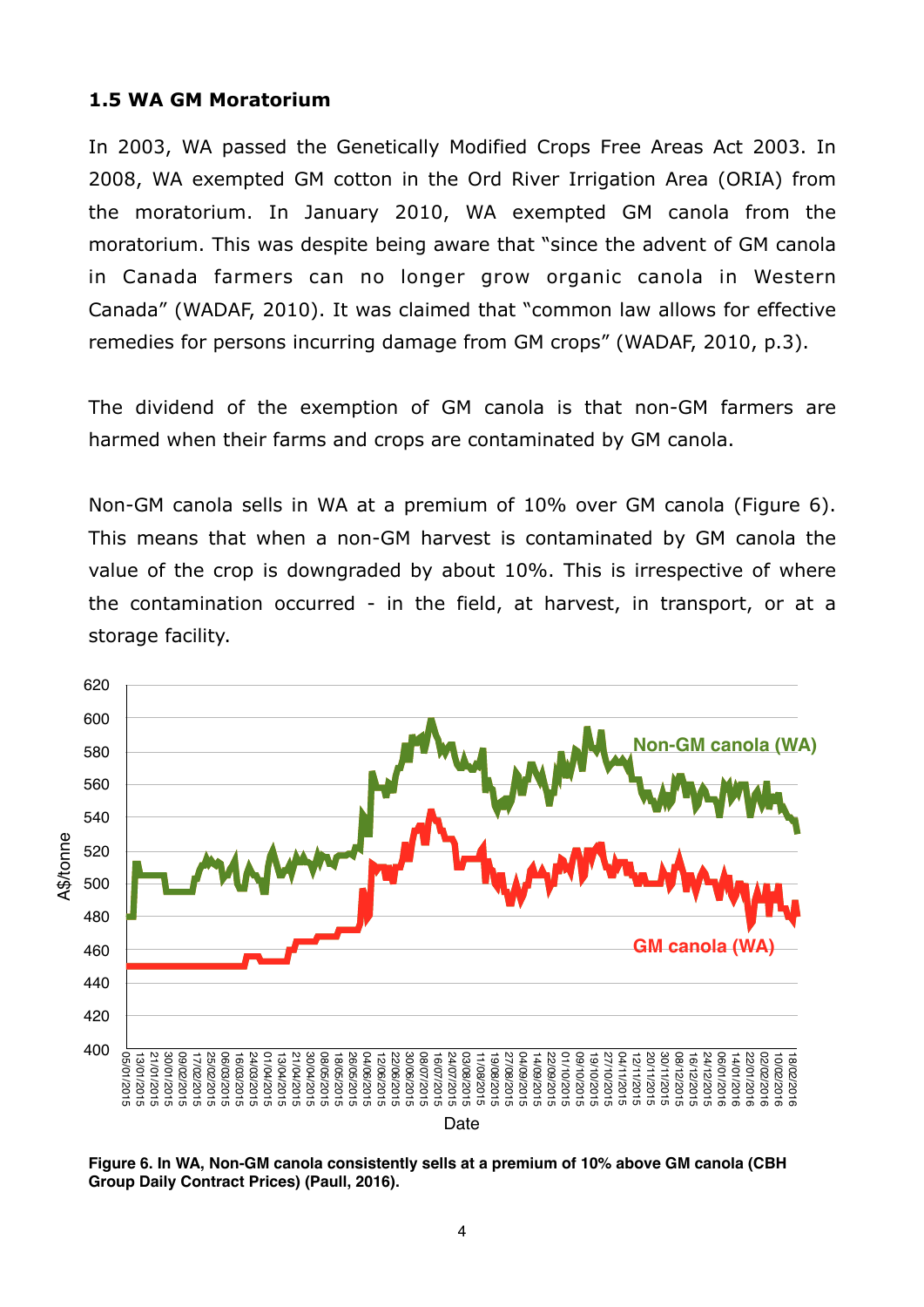## **1.6 A Case Study of GM Harm in WA**

In the case of Marsh v Baxter, the organic farmer (Marsh) lost his organic certification (in December 2010) along with the premiums associated with being certified organic. Baxter had planted GM canola in May 2010. It was agreed between the parties that GM plant material had blown from Baxter's farm to Marsh's farm. The damages were agreed between the parties at \$85,000. Liability was denied by Baxter (Paull, 2015a, 2015b).

The case was heard in the Supreme Court of WA (2014) and subsequently in the WA Court of Appeal (2015). The facts of the case were generally agreed between the parties and were not in dispute. However the Court did not agree that there was any nuisance or negligence and did not impose any injunction on the future planting of GM canola. Leave to appeal was sought before the High Court of Australia in 2016 and was denied. This exhausted legal options to remedy the harm (Paull, 2015a, 2015b).

For a disputed \$85,000, approximately \$2,000,000 was expended on legal fees. Despite this disproportionate cost, the harmed farmer was not recompensed for the economic harm inflicted. The harm was not denied and the source of the harm was not denied. The harm was not remedied (Paull, 2015a, 2015b).

## **2 Fix**

## **2.1 A Fix is Required**

The Marsh v Baxter case proved that the assurances of the then WA government that "common law allows for effective remedies for persons incurring damage from GM crops" (WADAF, 2010, p.3) were false. The case established, at a cost of \$2 million, that common law remedies are not effective to remedy harms caused by GM contamination (Paull, 2015a, 2015b).

For non-GM producers harmed by GM farming in WA, the pragmatic approach is to just "cop it" since the pursuit of common law remedies:

- can be disproportionately expensive;
- can be massively time consuming;
- can be acrimonious; and
- offers no surety of success.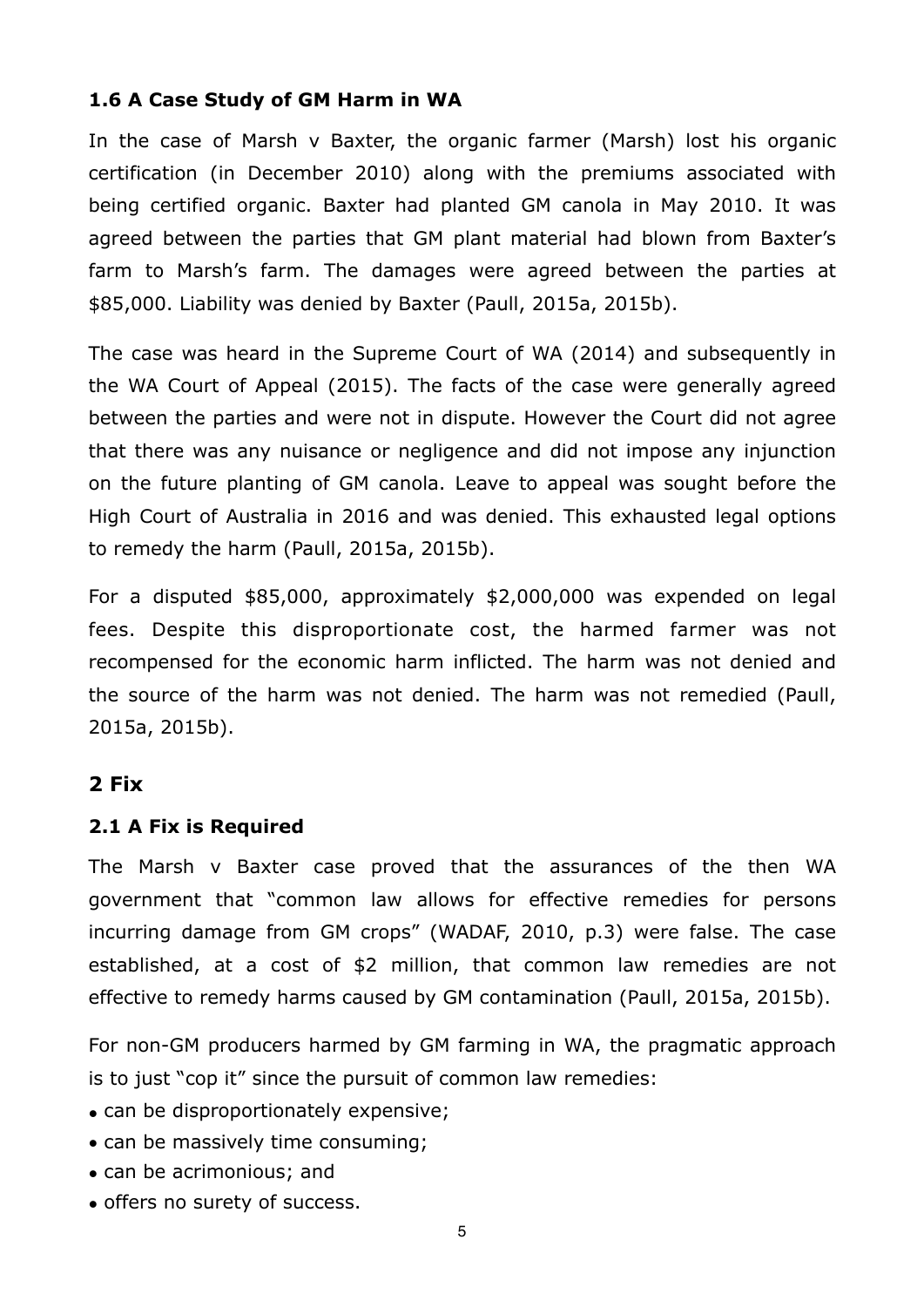### **2.2 Models considered and rejected**

### *2.2.1. Levy on GMO sector.*

A levy could be collected from the GMO sector (there are multiple options for selecting the point of collection: patent holder, seed retailer, GM grower, et alia). The disadvantage of such a scheme is that a levy is not a mechanism for managing risk.

A levy is a scheme for collecting and potentially distributing funds but in a risk management scenario (as in GM contaminations) there is no match between the funds scheduled for collection and the funds demanded for dispersement (if any).

The levy pool (of predictable size) is permanently out of sync with the (unpredictable) demands on the levy pool. If there are no demands then the levy pool is 'dead money'. If there are demands that exceed the levy pool, then the scheme fails the harmed parties, in that a speedy resolution is unachievable.

#### *2.2.2. MCPI taken out by GM growers*

This is a risk management strategy. MCPI (Multi Peril Crop Insurance) could be mandated for GM growers. Such MCPI would cover GM crops. Such insurance would provide some certainty and risk management for GM growers. However non-GM growers who are harmed would need to make a claim against the GM grower. This is problematic since the harmed party, the non-GM grower, is a third party and any claim would be contested. That would pit non-GM grower versus Big Insurance. Such an action would be expensive for the harmed party, time consuming, and with no surety of success.

#### *2.2.3. MCPI taken out by non-GM growers*

This is a risk management strategy. There is no certainty that non-GM growers could obtain a MCPI policy covering contamination and harms by GMOs. In any event, such a scheme is an unfair financial impost on non-GM growers, since it is not them creating the potential harms. In the event that there was a successful claim, then their premiums would increase in the following years. This is an unfair option since it moves the costs to the potential victims of harm (i.e. of contamination).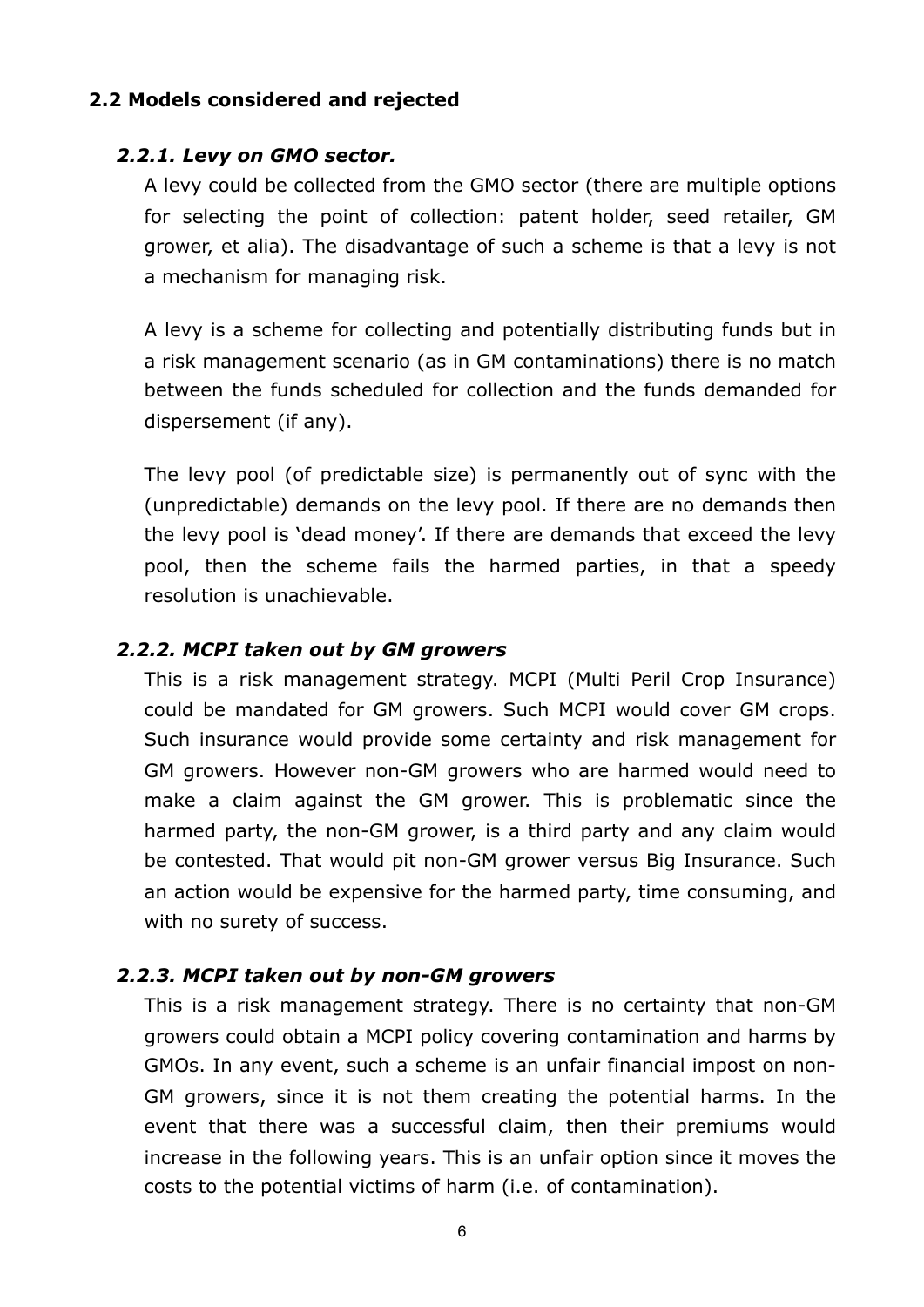## **2.3 The Ultimate Fix**

We should not lose sight of the 'ultimate fix' and that is to remove the risk. That is achieved by WA reinstating its GM moratorium without exemptions. With the risk of harms from GMOs removed from the landscape, then there is no risk to manage.

## **2.4 Model proposed**

# *Compulsory Third Party (CTP) GMO Incident Scheme*

- This is a risk management strategy.
- CTP has a long history of working successfully for all parties in other harm situations (e.g. motor accidents), including in WA.
- A CTP scheme collects premiums from the potentially harming party. Premiums are aggregated. CTP decouples the harming party from the harmed party and thereby remedies can be implemented promptly, at little or no cost to the harmed party, and without acrimony
- A CTP can operate on a no fault basis so that, at its core, it is not an adversarial mechanism. CTP for motor accidents is no fault in Victoria & Tasmania (MAIB, 2017).
- The advantages of no-fault CTP includes that legal fees are minimised and that claims can be settled quickly and amicably.
- A CTP scheme can be outsourced to existing insurance companies (as in NSW, Qld & ACT) or it can be assigned to a government business enterprise as in WA (The Insurance Commission of Western Australia) and Tasmania (Motor Accidents Insurance Board).
- A CTP scheme can recover costs from harming parties.
- A CTP scheme can (and often does) reinsure some of the risk that it is carrying (in CTP motor accident insurance, reinsurance may be taken against long term catastrophic injuries, such as paraplegia, that is, potentially large but infrequently made claims. A reinsurer may, for example, be a large overseas insurance company).
- In WA, a CTP GMO Incident Scheme could be managed, for example, by the Insurance Commission of Western Australia (ICWA). The ICWA already has